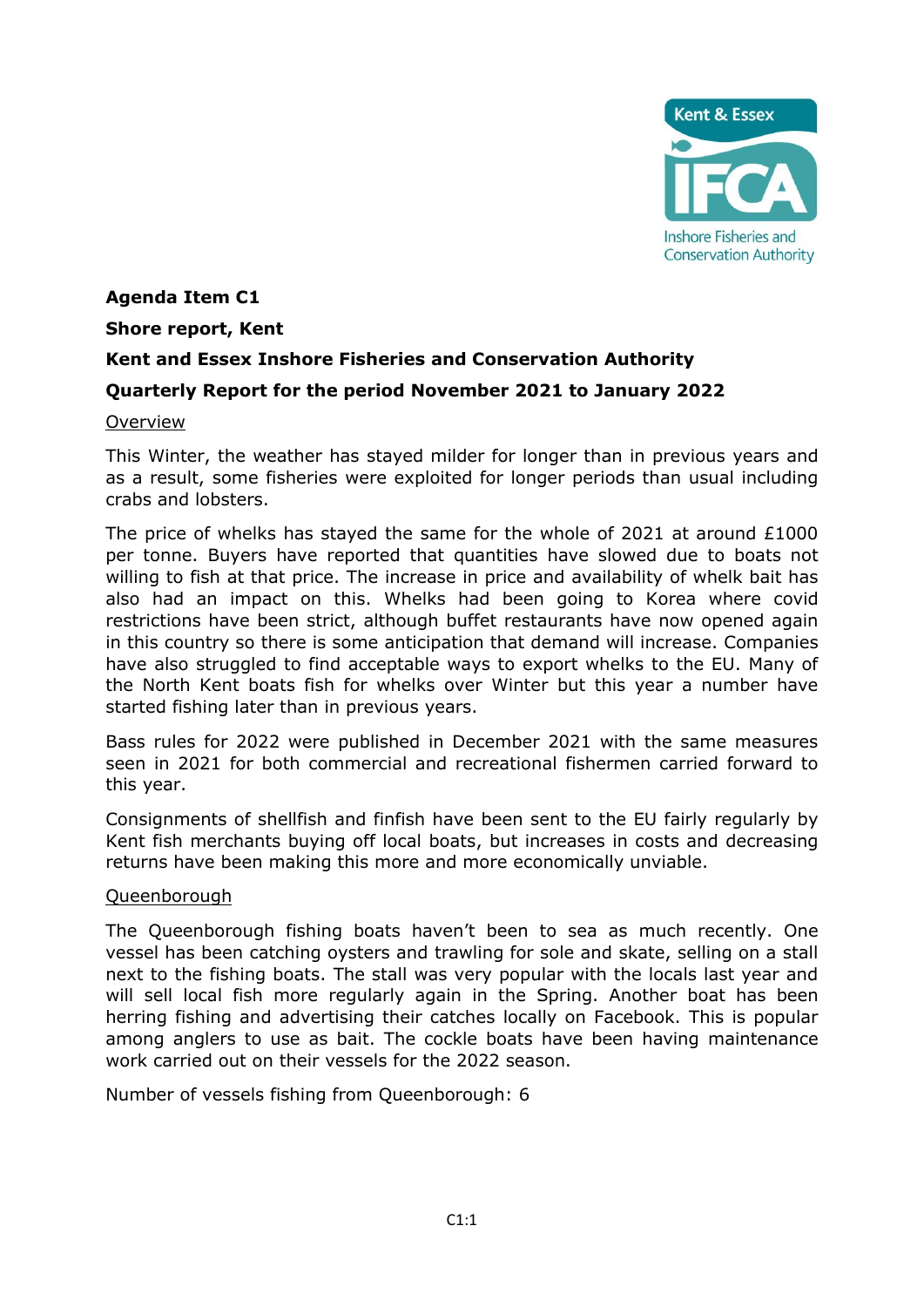#### Faversham

In Faversham there has been very low activity for a while now. A whelk boat has been readied here for a while and will be moving to Whitstable in January 2022. The trawler that usually works here has been fishing off the Devon coast.

Number of vessels fishing from Faversham: 2

#### Whitstable

The Whitstable whelk fishermen have reported a longer than usual spawning season of whelks of about 8 weeks. This has resulted in reduced catch quantities whilst this has been happening. There have been good signs for the future in this area off the North Kent Coast with extremely large amounts of very small whelks seen in and on the whelk pots. Many boats started whelk fishing again full time after seasons of netting and a small amount of trawling.

Boats have continued to catch and sell oysters although there was a period in which some buyers would not take the oysters. This was due to the classification of native oysters off Whitstable downgraded to class B in November 2021 due to high levels of E Coli. The ongoing issues with Southern Water have severely affected local oyster sales at Whitstable, which it is usually famous for.

A couple of vessels sold their catches locally, advertising on Facebook until late last year but have since stopped to continue whelk fishing full time over Winter. The lobster fishermen have continued voluntarily v-notching berried lobsters in an effort to protect the breeding stock for the future. They have informed IFCA officers that they have v-notched around 150 since they started doing it in June last year. The cockle fleet started maintenance on their vessels in preparation for the 2022 cockle season during this period.

Number of vessels fishing from Whitstable: 15

#### Herne Bay

The trailer launched vessel in Herne Bay continued to catch lobsters late in the season and also went netting occasionally.

Number of vessels fishing from Herne Bay: 1

#### Thanet Ports

**Ramsgate**: Number of vessels fishing from Ramsgate: 13 (plus 9 Charter boats)

Some of the Ramsgate boats have resorted back to full time whelk fishing again after a longer than usual lobster potting and finfish netting season. One boat was selling locally on Facebook whereas most of the other netting boats have a good relationship with a local fishmonger. Boats with bass authorisation have had a good year with numbers improving. The netters have been targeting sole as usual.

One boat has been crab and lobster fishing over Winter after having decent hauls last year. Catches have slowed over Winter but that is expected with the time of year.

**Broadstairs**: Number of vessels fishing from Broadstairs: 1

There has been no fishing activity in Broadstairs